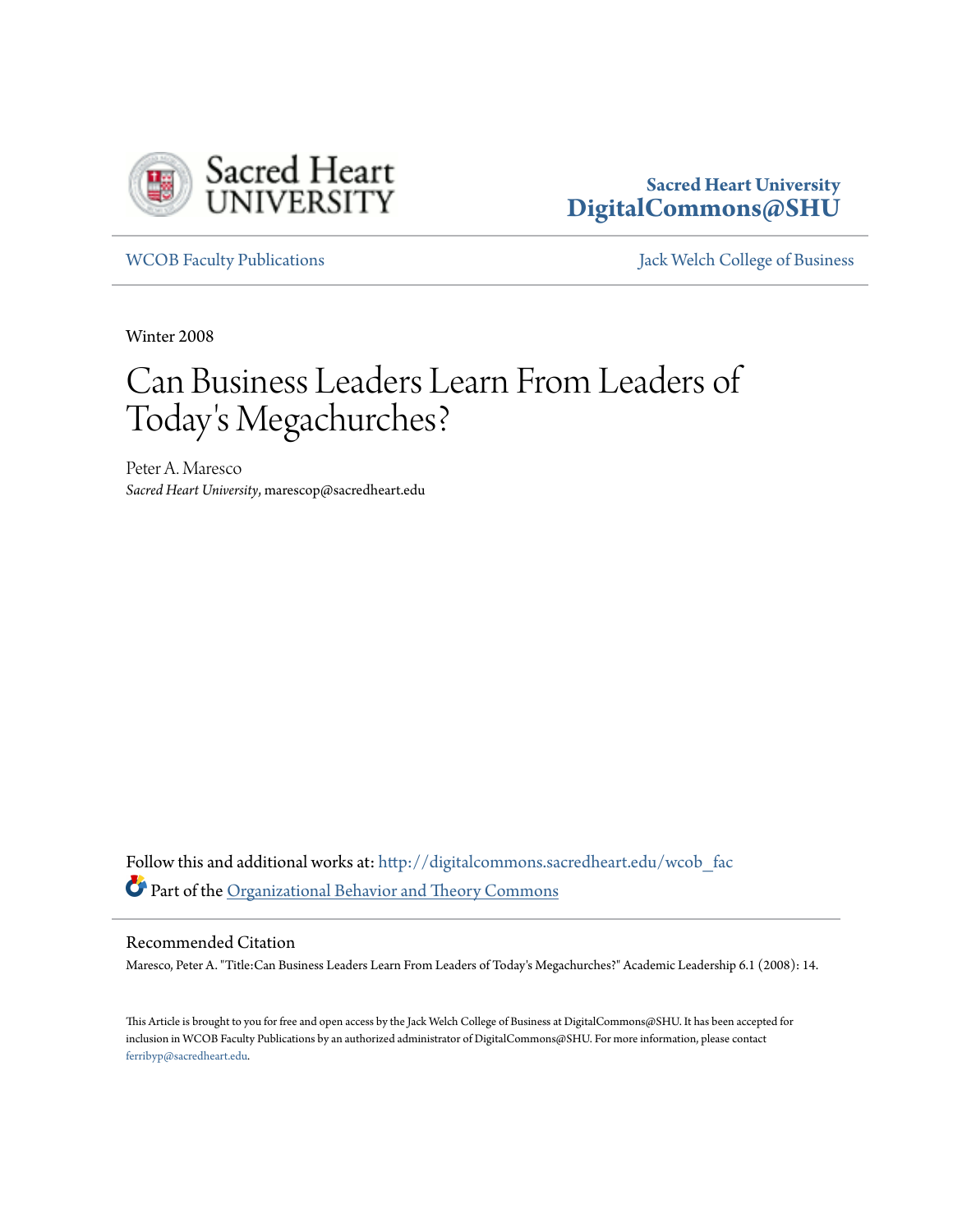## **Academic Leadership Journal**

Can Business Leaders Learn From Leaders of

Today's Megachurches?

Peter A. Maresco, Ph.D.

The John F. Welch College of Business

Sacred Heart University

In 2005, Malcolm Gladwell, author of the best selling books, *The Turning Point*: *HowLittle Things Can Make a Big Difference* (Little, Brown & Company, 2000) and *Blink: The Power of Thinking Without Thinking* (Little, Brown & Company, 2005), wrote an article titled *The Cellular Church* that appeared in *The NewYorker* Magazine (9/12/05). The article retells the story of the beginnings and the growth of Pastor Rick Warren's Saddleback Church located in the Saddleback Valley of Orange County, California. In re-reading the article I found an interesting quote attributed to Jack Welch, the former chairman of General Electric and a person considered by many to be the greatest leader/manager of the past century. In the article, Gladwell makes the following quote regarding a conversation Rick Warren had with Jack Welch, "I had dinner with Jack Welch last Sunday Night," he said. "He came to church, and we had dinner. I've been kind of mentoring him on his spiritual journey. And he said to me, 'Rick, you are the biggest thinker I have ever met in my life. The only other person I know who thinks globally like you is Rupert Murdoch."

After reading this quote I began thinking that if Rick Warren is capable of getting Jack Welch to think of him as such a big thinker what about all the other founders and leaders of the growing number of megachurches that have appeared over the past several years. For readers not familiar with the term megachurch it refers to non-denominational churches consisting of at least 2,500 members. There are numerous examples of megachurches but two better known examples are the Crystal Cathedral located in Garden Grove, California founded by Dr. Robert H. Schuller (now being led by his son Robert A. Schuller) and Lakewood Church, the 45,000 member mega-church founded by best selling author Joel Osteen located in what was the Compaq Center, the former home of the Houston Rockets professional basketball team. One other megachurch worth mentioning is Willow Creek in South Barrington, Illinois pastured by Bill Hybles.

Is there really any difference between these leaders and business leaders in how they drive home their visions? I guess it really comes back to that basic leadership tenant; having a VISION. It seems that in one way or another every successful leader not only has a vision for what they want to accomplish and an understanding of how to accomplish the vision but they have the perseverance and drive necessary to see the vision through to its completion. They also have a good amount of charisma as well. For those not familiar with the story of Robert H. Schuller he basically grew his congregation by renting out a drive-in theater on Sunday mornings. Today is best known for his campus in Garden Grove, California located in Orange County, California and his weekly television program, *The Hour of Power*,